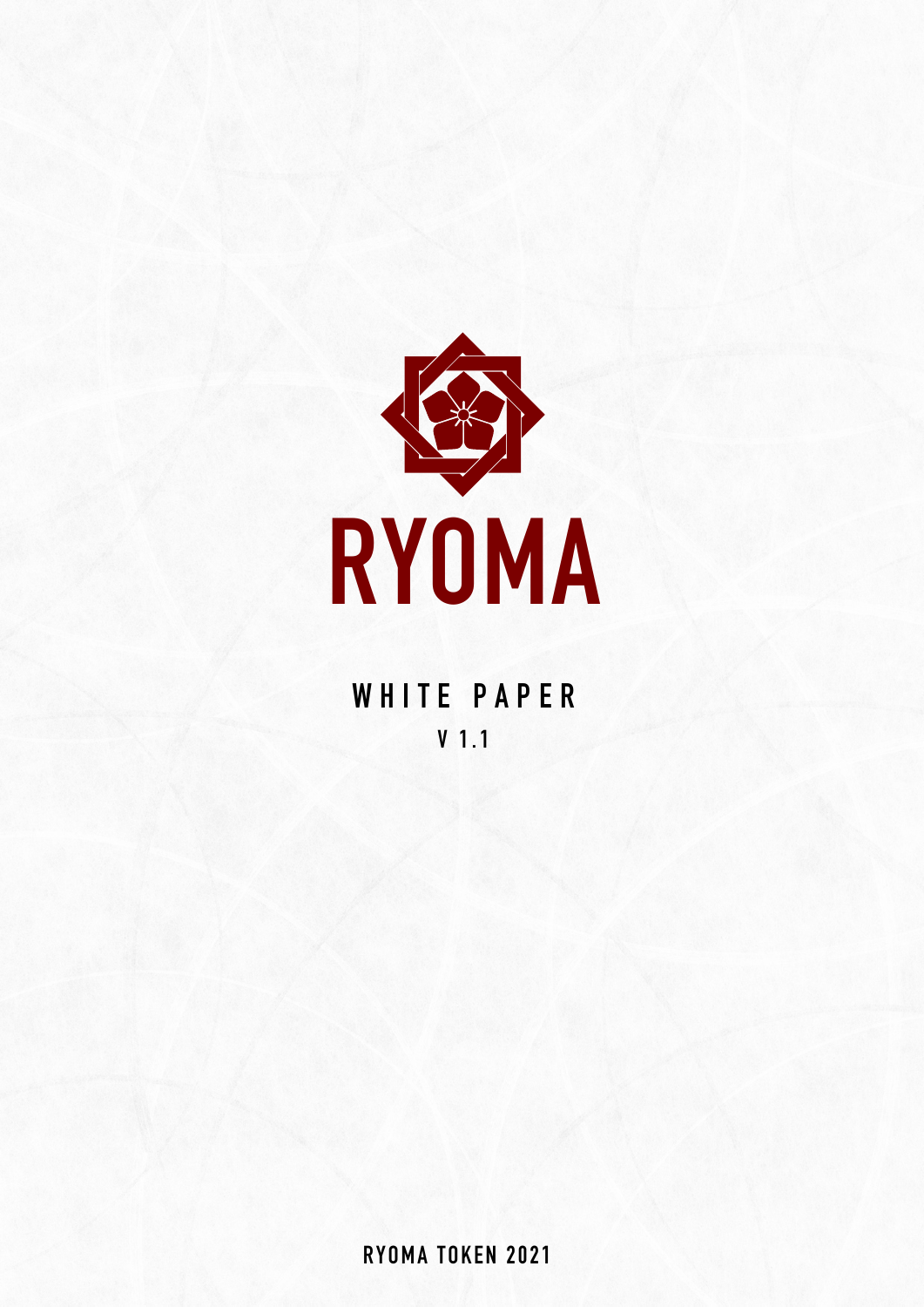

# **INDEX**

- 1. Introduction
- 2. Features of RYOMA
- 3. RYOMA & DEX
- 4. Token Overview
- 5. Use of Funds
- 6. Roadmap

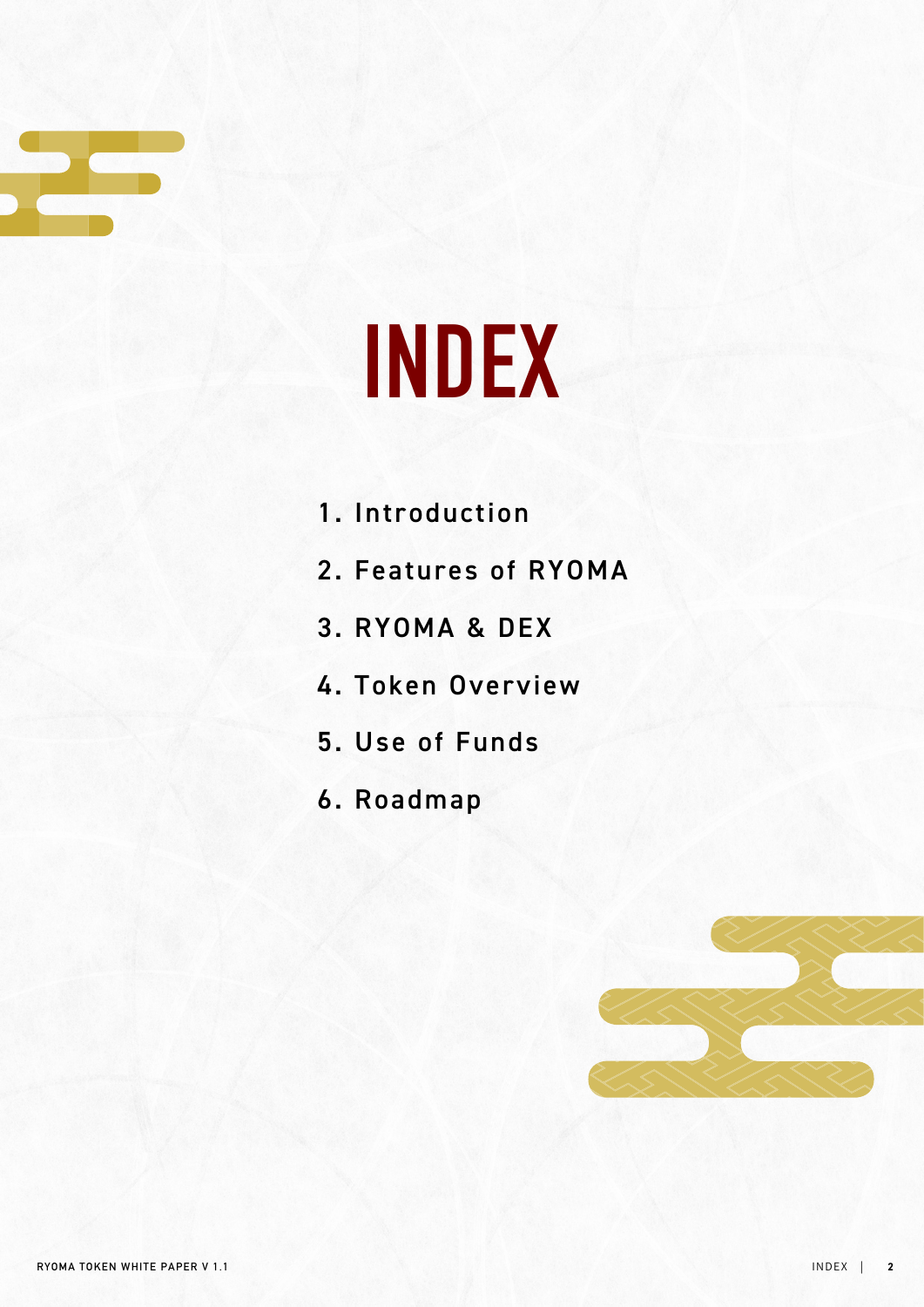

Sakamoto Ryoma is celebrated as the hero who played a key role in the birth of Modern Japan. Giving the eternal impression of being a daring and driven soul, a "uniquely dynamic man" , he made fierce strides towards his goal of "heading out into the world" and has inspired numerous others to follow in his footsteps.

He devoted himself to dramatic Japanese historical events such as the "Satsuma-Choshu alliance" and the "Great Political Reformation" and its deep reverence for the Japanese Emperor. Even in the midst of the great turbulence of these times, he maintained a solid vision to drive him forwards. Sakamoto Ryoma has thus come to be renowned as a man who held to his convictions and found real solutions to truly difficult situations.

The new DeFi project is the RYOMA Token, a virtual currency inspired by Sakamoto Ryoma, hero of the Bakumatsu (the end of the Edo period).

The actions of Sakamoto Ryoma have moved the country of Japan and led to its great Meiji Restoration. In a similar vein, "The Bakumatsu Swap" also aims to be a force in a "cryptorevolution" never before seen in the cryptocurrency world.

#### **The RYOMA Solution**

As a high-yielding tool of investment, cryptocurrency mining offers an attractive product for investment. However, it is generally a high hurdle for individuals to set up their own operations due to the difficult task of securing an installation site, access to inexpensive electricity, and access to GPUs efficient for mining.

In this way, having a specialist organization like ours acting on our clients' behalf smoothly resolves problems related to installation site and inexpensive electricity and GPUs. Likewise, by applying the functionality of this investment product to the DEX governance tokens, individual investors will be able to invest in small portions.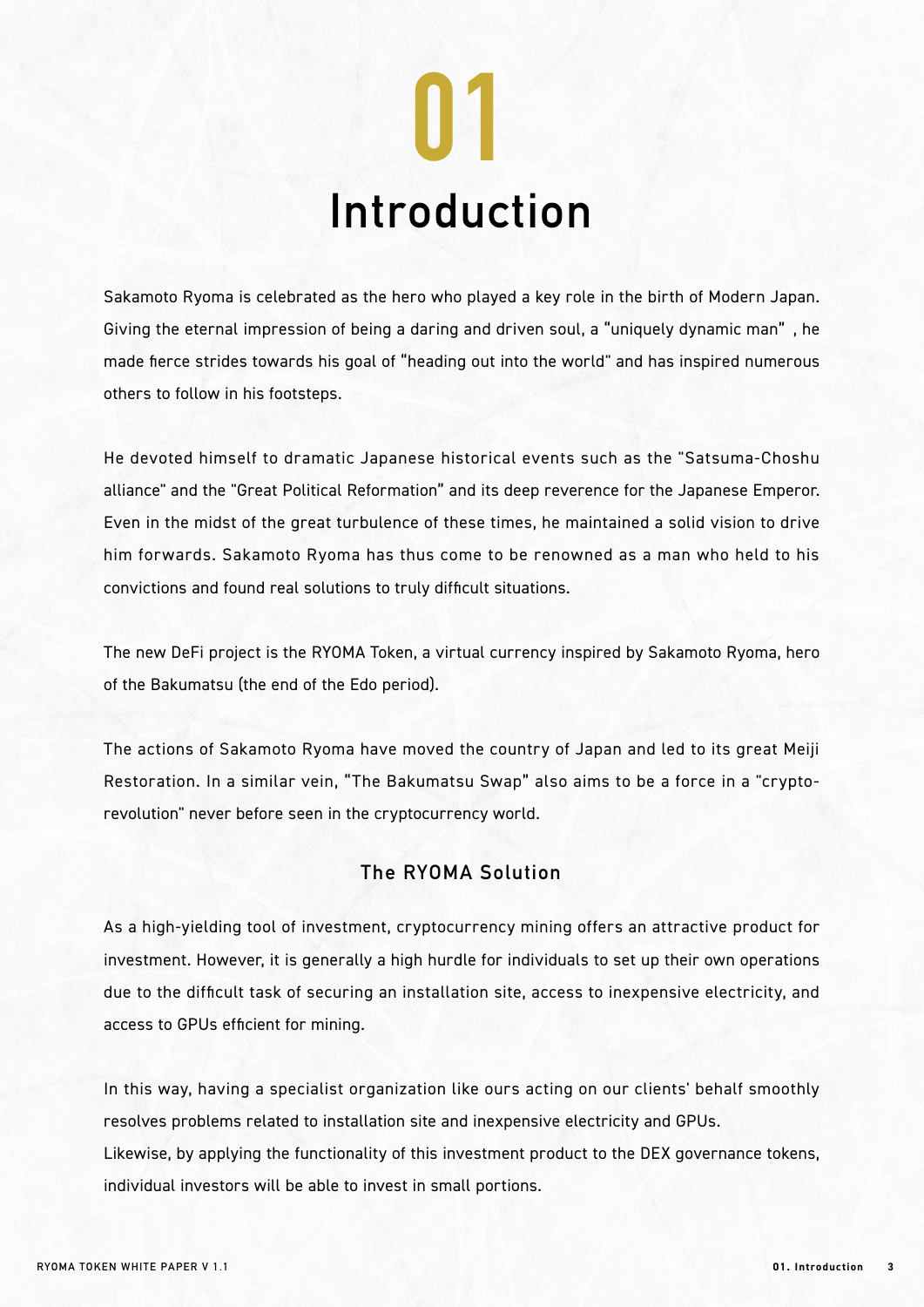



# **Features of RYOMA**

**02**

# 〈 **1** 〉**A system to prevent a significant drop in prices**

The pre-sale of the Bakumatsu Swap RYOMA Tokens (Ryoma Coins) has implemented a "lockup" system to curb significant price drops. The lock-up ensures that 50% of the number of coins purchased cannot be sold for a fixed period of time.This means that the funds will remain pooled for approximately six months, making it difficult for the price to fall.

The maximum amount of RYOMA tokens that can be purchased by a single person is 20 ETH (approximately 9 million yen), which prevents the price from collapsing due to large sell-offs, and additionally allows the virtual currency to pay dividends to a large number of Patriots (RYOMA token holders).

# 〈 **2** 〉**Mining you can rely on Prices maintained by pooling operations**

The funds raised by the Bakumatsu Swap RYOMA token will be invested into PoW mining, keeping it in a position to make a solid profit every month. The RYOMA token has a much more solid business background compared to many of the nameless tokens listed on Uniswap. This is just one reason why it attracts more funds than other tokens.

As the mining business is supported by our Patriots (RYOMA token holders), the business will continue to grow and the price of RYOMA tokens will continue to rise.

# 〈 **3** 〉**Potential for high capital gains when listed on Uniswap**

The RYOMA token is expected to increase in value due to high liquidity when it is listed on Uniswap, a trusted, global virtual currency trading platform. This is due to the fact that the buying and selling of virtual currencies on Uniswap is happening 24/7. It's extremely fast and easy, and it is not uncommon for large-scale transactions of billions of yen to happen globally at the time of listing.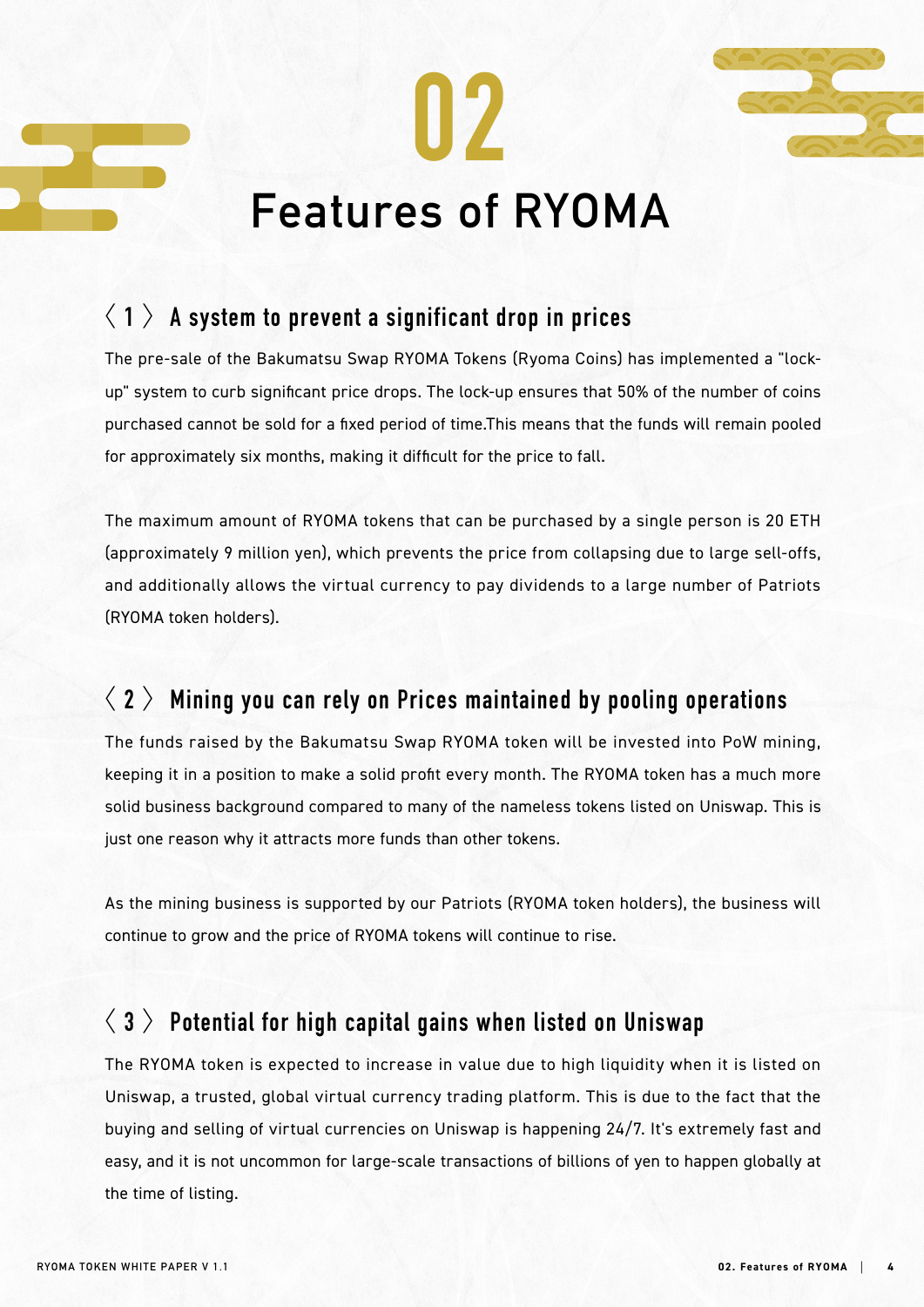This is what happened to "SUSHI Token" following it's listing on Uniswap. It started at 270 yen at the time of its release and raised 1.4 billion yen in a week. At one point, the value rose to 2,380 yen per token. But as of April 14, 2021, compared to the 128 billion dollar (14 trillion yen) total market capitalization of DeFi (decentralized finance) tokens, that's only a fraction of the amount. The top-ranked tokens UNI, LINK, LUNA, A AVE, CAKE, etc., are growing in the market at a dizzying rate.

RYOMA tokens offer global outreach in the design, operation and marketing of the product at the time of listing. We aim to establish community centers in countries and regions including, but not limited to, the UK, China, Japan, Singapore, Thailand, Malaysia, Indonesia, the US, Russia, and South Korea. We are striving to increase liquidity and find rank among the top exchanges featured on CoinMarketCap and CoinGecko.

Our RYOMA token was established by Asian blockchain experts, finance professionals, and technology geeks. With our experienced technical team, we provide a new industry-leading virtual currency trading platform in a secure, simple, and user-friendly environment.

# 〈 **4** 〉**High Potential for Yield in Staking and Farming**

The average monthly interest rate of a governance token managed by DEX is currently around 20%. That means you can earn 250% to 500% annually "just by holding". Many people think "500% is an unbelievable rate. But in fact, it is a typical figure when you consider the interest rate for farming and staking.

This is especially true in the early stages of a listing, when some choose to hold on to their shares rather than sell them, as they seek to expand the market and increase their yields. In this way, a collapse at the time of listing is less likely to happen, and makes for a cryptocurrency that can continue to generate yield for the long term.

# 〈 **5** 〉**Payment methods in RYOMA's own exclusive NFT marketplace**

Also known as non-fungible tokens, NFTs are tokens that hold identifiers on the blockchain. They allow you to clarify "who owns this token" and by extension clarify your rights in the digital world.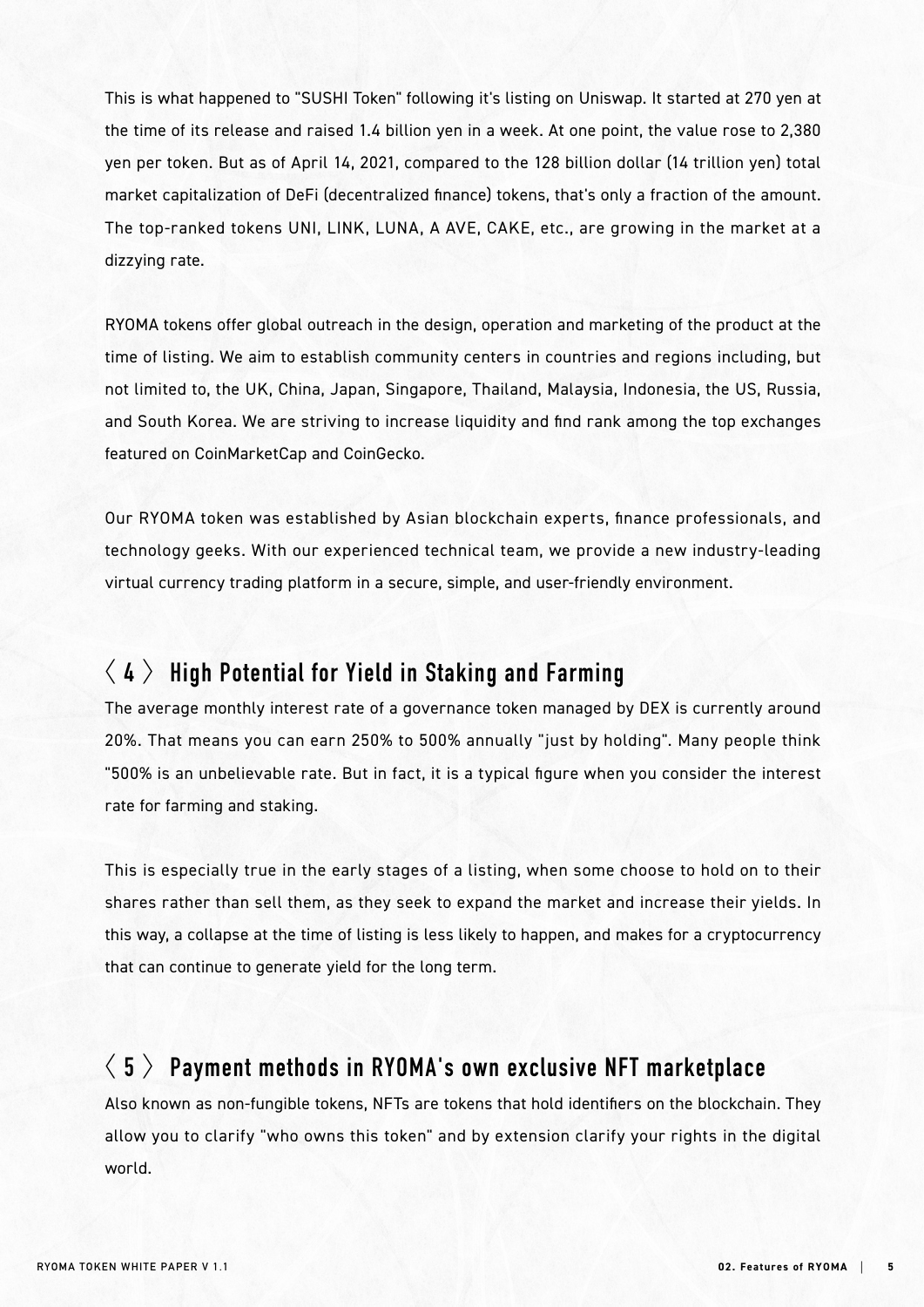Through use of RYOMA's own exclusive NFT Marketplace, artists may issue and list NFTs for their digital art. NFT is stored on a trustless, decentralized, transparent, and tamper-proof secured blockchain network, which allows artists to protect ownership of their artwork.

Additionally, artists may monetize NFT by publishing in the marketplace for art fans to buy or bid on via Peer2Peer!

# **〈 6 〉Expectation for capital gains of several times more once listed on a major virtual currency exchange**

The RYOMA token is a never-before-seen concept on DEX, sweeping the winds of change into the virtual currency industry. When we help set forth the crypto-revolution, we will also be listed on major exchanges.

There are currently already a number of major exchanges in the early stages of negotiations for listing. As an example, such exchanges include the following:

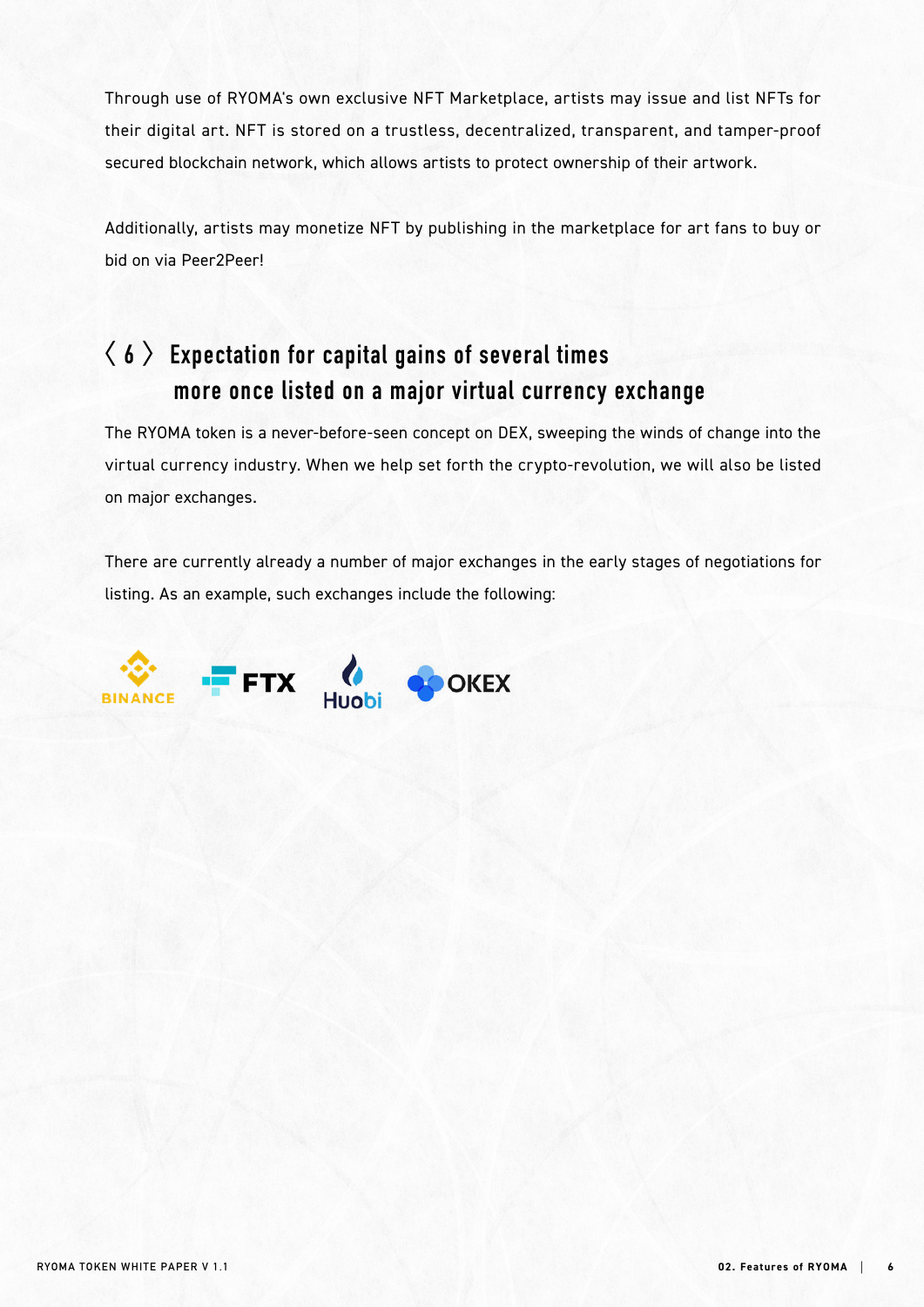

# **3-1. The Bakumatsu Swap Ecosystem and Governance Token RYOMA**

The Bakumatsu Swap Governance Token RYOMA is an ERC20 token and key component of the Bakumatsu Swap system. It also acts as certification that allows users to participate in governance, token listing, transaction verification, as well as buybacks.

#### Allocation and Vesting of RYOMA Tokens

As a Bakumatsu Swap Governance Token, RYOMA has a total of **2 billion RYOMA**.

RYOMA Smart Contract Address **0x2b8A66201665cD8c36ab9F39127221847110Aa8e**

#### **1 53% of the total supply of tokens :**

Accounting for 53% of the total supply of tokens, 1.06 billion RYOMA will be allocated to community mining as follows.

- ・ First Three Years : 920 million RYOMA
- ・ The Fourth Year Onward : 140 million RYOMA (to be used for long-term incentives)

\* Bakumatsu Swap is a community-based decentralized token swap protocol. Most governance tokens are distributed through community mining and allocated to community members who participate in the system.

#### **Distribution ratio**

## **What's Included in Community Mining**

- ・1st year : 17% of total token supply (4% of which will be used for airdrops)
- ・2nd year : 18.50%
- ・3rd year: 10.50%
- ・4th Year Onward: 7%
- a. Proof-of-liquidity Mining: 13% of total supply
- b. Proof-of-Gas: 5% of total supply
- c. Proof-of-RYOMA-Snarks: 10% of total supply
- d. LP Farming: 17% of total supply
- e. Airdrops for RYOMA holders: 8% of total supply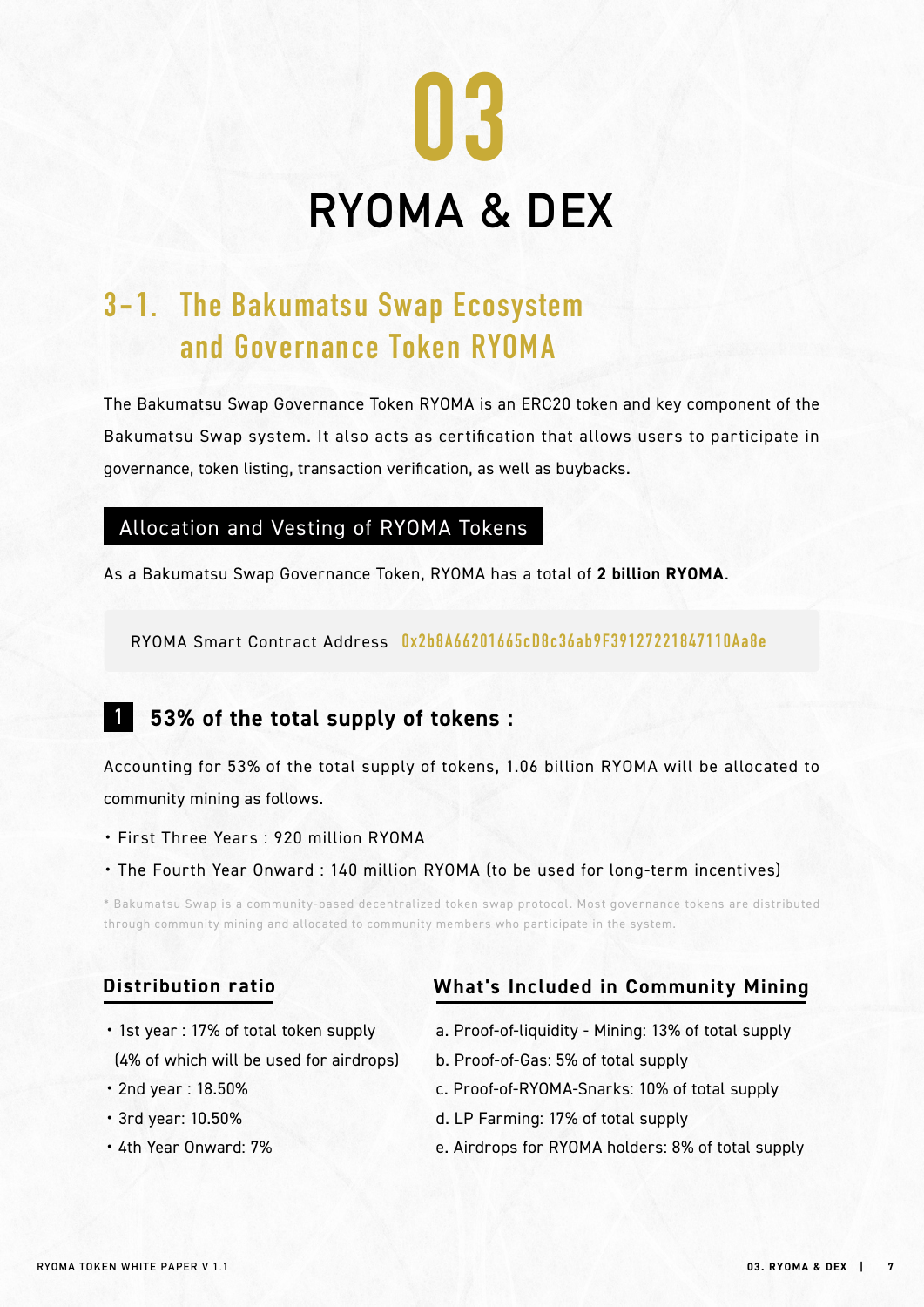## **15% for the Bakumatsu Swap Team :**

**2**



300 million RYOMA will be allocated to the Bakumatsu Swap Team with a lock-up of one year from the launch of the Mainnet. Starting in the second year, 5% of the total token supply will be distributed to the Bakumatsu Swap Team annually until the end of the fourth year. Developers are also key participants in the Bakumatsu Swap ecosystem. The official Bakumatsu Swap Team is responsible for the development and maintenance of Bakumatsu Swap and will acquire 15% of all RYOMA tokens within a four-year timeframe.

#### **8% for ecosystem developers and ecosystem growth : 3**

Initiative allocation rate for ecosystem developers who provide services and products to Bakumatsu Swap users

- ・Within 4 years : 8% of RYOMA tokens ( total of 160 million RYOMA )
- ・Target : Ecosystem Developers, Ecosystem Growth Initiatives
- ・4 years : 2.0% distributed annually

\* A portion of the 8% will be used for airdrops and incentive programs for community members participating in the initial phase of testing.

#### **1% for initial liquidity : 4**

A total RYOMA token supply of 1% will provide RYOMA' s initial liquidity. Within a year of the launch of Mainnet, it will be used on decentralized exchange platforms such as Bakumatsu Swap and Uniswap. \*Initial liquidity ratio: 20 million RYOMA / 4 million USDT.

#### **1% for Advisors : 5**

The allocation rate for Bakumatsu Advisors is 1% of the total token supply ( 20 million RYOMA ).

\* 0.33% distributed every year for 3 years.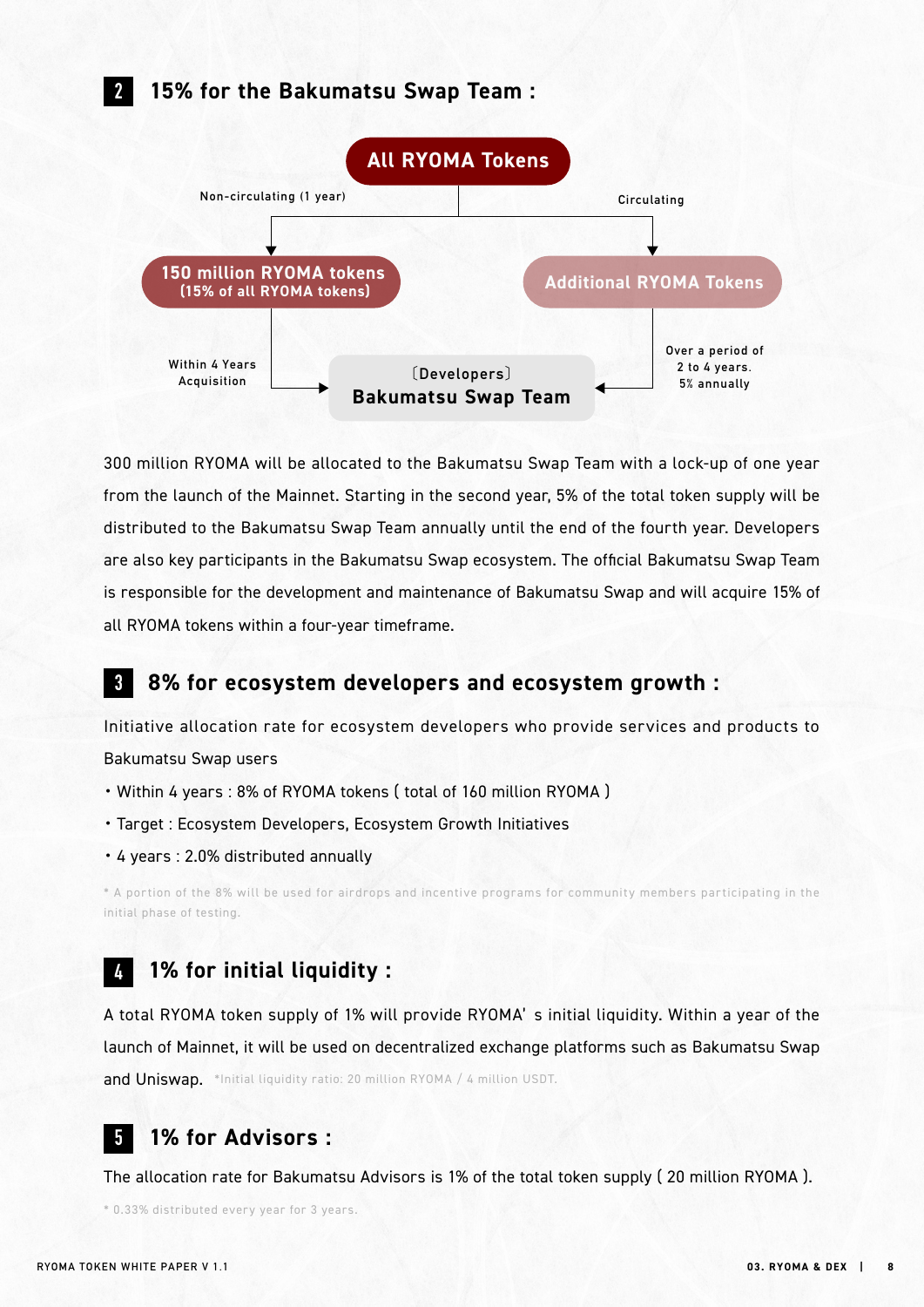# **3-2. RYOMA Yield Farming and Protocol Fees of Bakumatsu Swap**

### **(1) Regarding Proof of Liquidity Mining (PoL)**

Rate of remuneration for Bakumatsu Swap Liquidity Providers

- ・**13% of total supply within the system**
- ・**Distribution via liquidity mining (PoL)**

\* Liquidity Mining (PoL) is the most important element of Bakumatsu Swap transactions.

## **(2) Governance**

Bakumatsu Swap supports a limited number of trading pairs.

\* This excludes the first trading pairs set up by the Bakumatsu Swap Team.

RYOMA Holders, whom we refer to as Patriots, may make a vote or pledge to RYOMA to list a particular token. Additionally, they may initiate a coin listing proposal through the abovementioned governance process. If the proposal receives a majority of votes, their token may be listed.

Large numbers of Patriots (holders of RYOMA tokens) can pledge RYOMA in order to be listed. The Bakumatsu Swap Team will carry out the token listing based on the results of the vote or pledge, and all Patriots will be able to create trading pairs and add liquidity after one token has been listed.

### **(3) Regarding RYOMA Protocol Fees**

Under the Bakumatsu Swap Agreement, 0.3% of all Bakumatsu Swap (Layer 2) transactions will be charged as a transaction fee.

#### **[ Breakdown ]**

- ・**Liquidity Provider : 0.25%**
- ・**Holder Fees : 0.05%**

The portion of fees distributed to the liquidity provider is 0.25% and 0.05% to staking holders. Bakumatsu Swap personnel do not receive any transaction fees.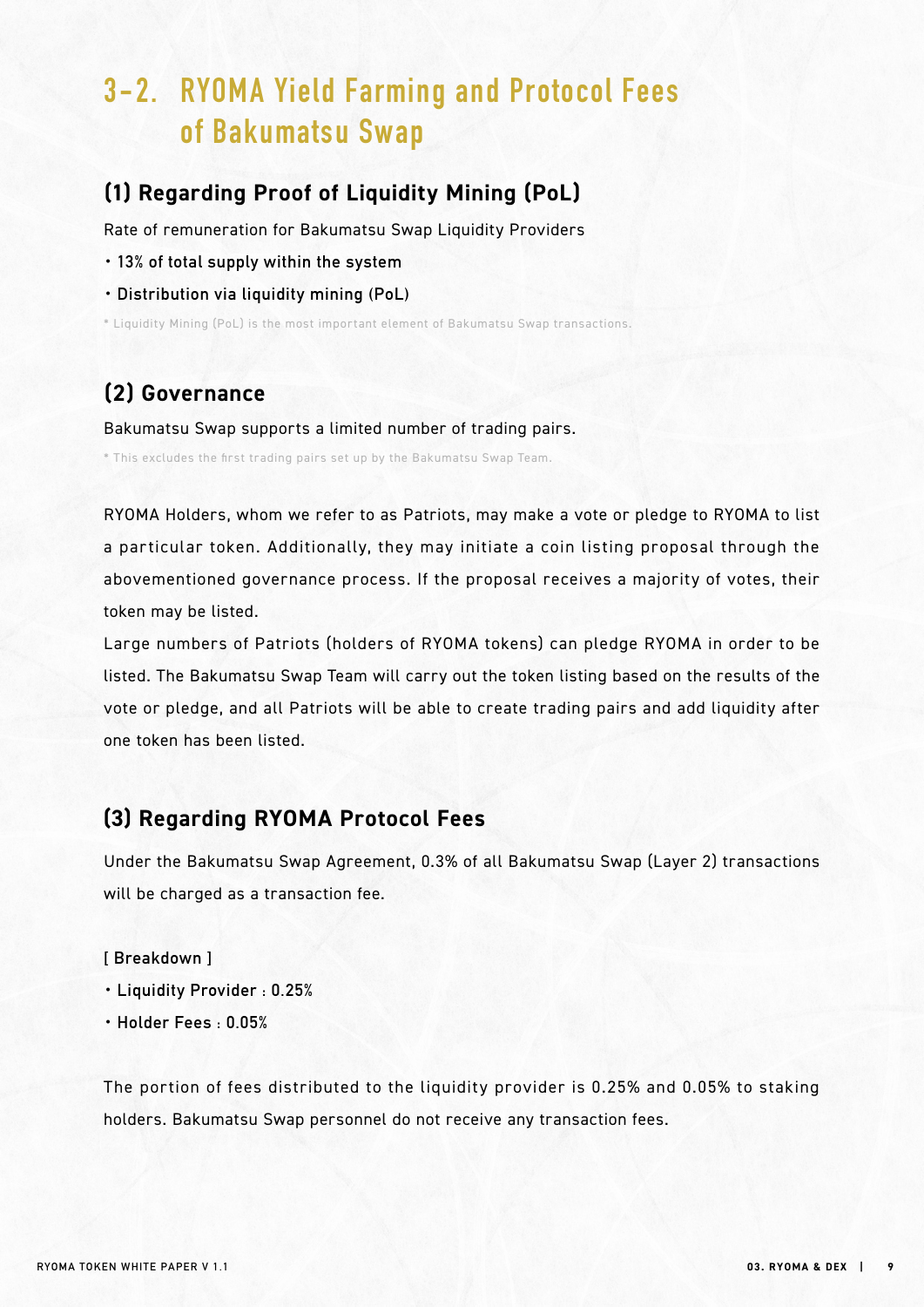## **(4) Regarding Proof-of-Gas (PoG)**

For every transaction with Bakumatsu Swap (Layer 2), Bakumatsu Swap must send a zeroknowledge proof (RYOMA-Snarks) to Ethereum (Layer 1) for security purposes. In doing so, it will consume a fixed amount of Gas fees for each transaction with Ethereum (layer 1). For synchronization with Bakumatsu Swap and other Bakumatsu Swap Upbot-based systems, the Gas fee is borne by the user.

As zero knowledge proofs (RYOMA-Snarks) need to be generated and sent to Ethereum (Layer 1), all Bakumatsu Swap (Layer 2) transactions require numerous calculations. In the early stages, the Bakumatsu Swap Team implemented a number of high-frequency AMD CPU servers to generate zero-knowledge proofs (RYOMA-Snarks).

As long as the zero-knowledge proofs (RYOMA-Snarks) are sent to Ethereum (Layer 1) in time, it does not matter who generates and provides the zero-knowledge proofs (RYOMA-Snarks). In theory, the more people who participate in the generation of zero-knowledge proofs (RYOMA- Snarks), the higher the TPS of the system, thus ensuring more secure and real-time transactions.

# **3-3. Bakumatsu Swap System Structure**

The Bakumatsu Swap System structure consists of the following:

・**On-Chain Smart Contracts**

- ・**An off-chain Bakumatsu Swap server**
- ・**Zero-knowledge proof (RYOMA-Snarks) system**
- ・**Front-end user interface**

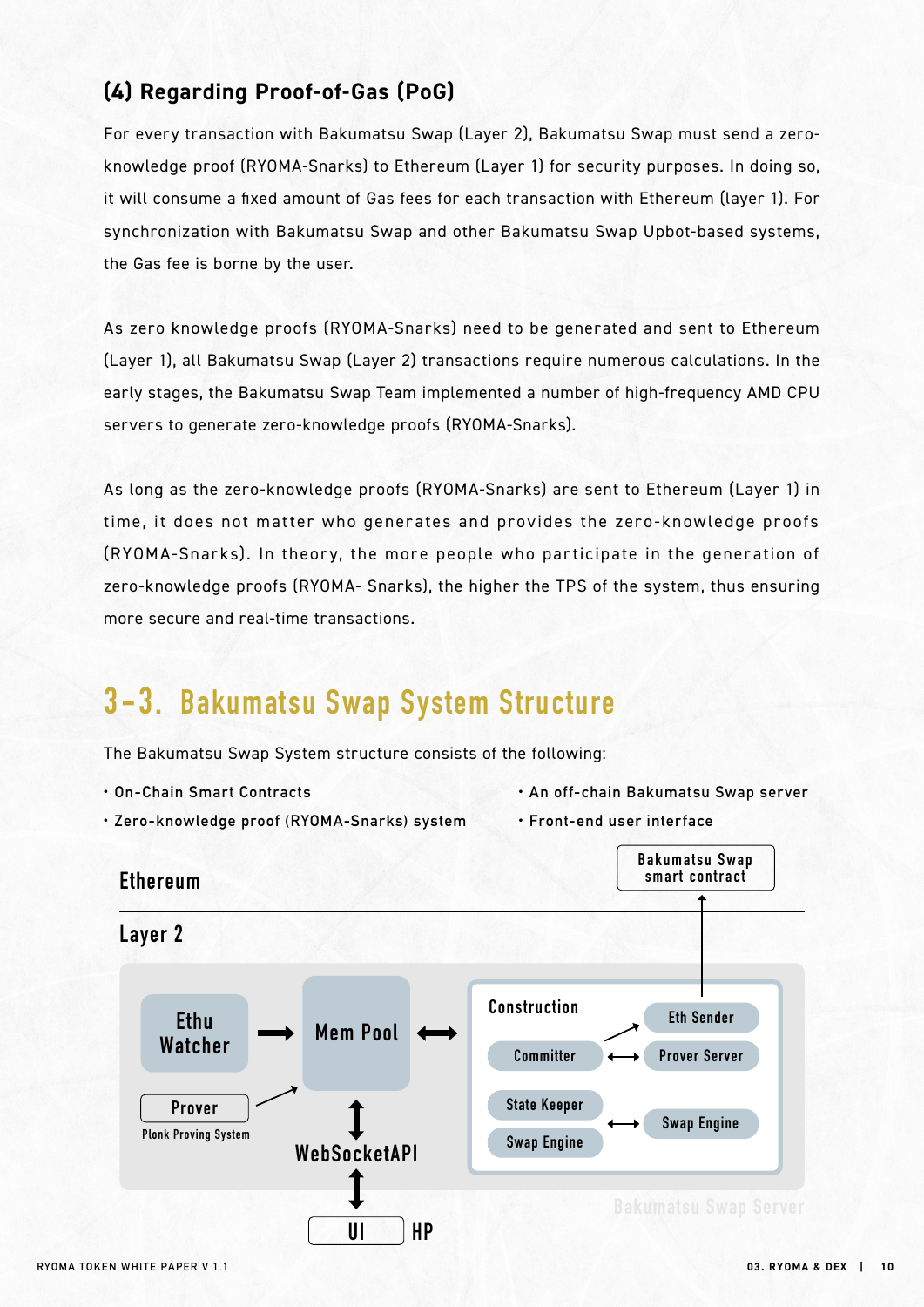# **3-4. Bakumatsu Swap (Layer 2) Account Node**

The Bakumatsu Swap (Layer 2) divides the management of account nodes into two parts. **[ 1st ] Normal Account Node:** Logs the status of all tokens in the account **[ 2nd ] Paired Account Nodes:** Logs the status of the Bakumatsu Swap liquidity pool for a specific token pair

Containing only two nodes, each node represents a single token balance in the Bakumatsu Swap Liquidity Pool.

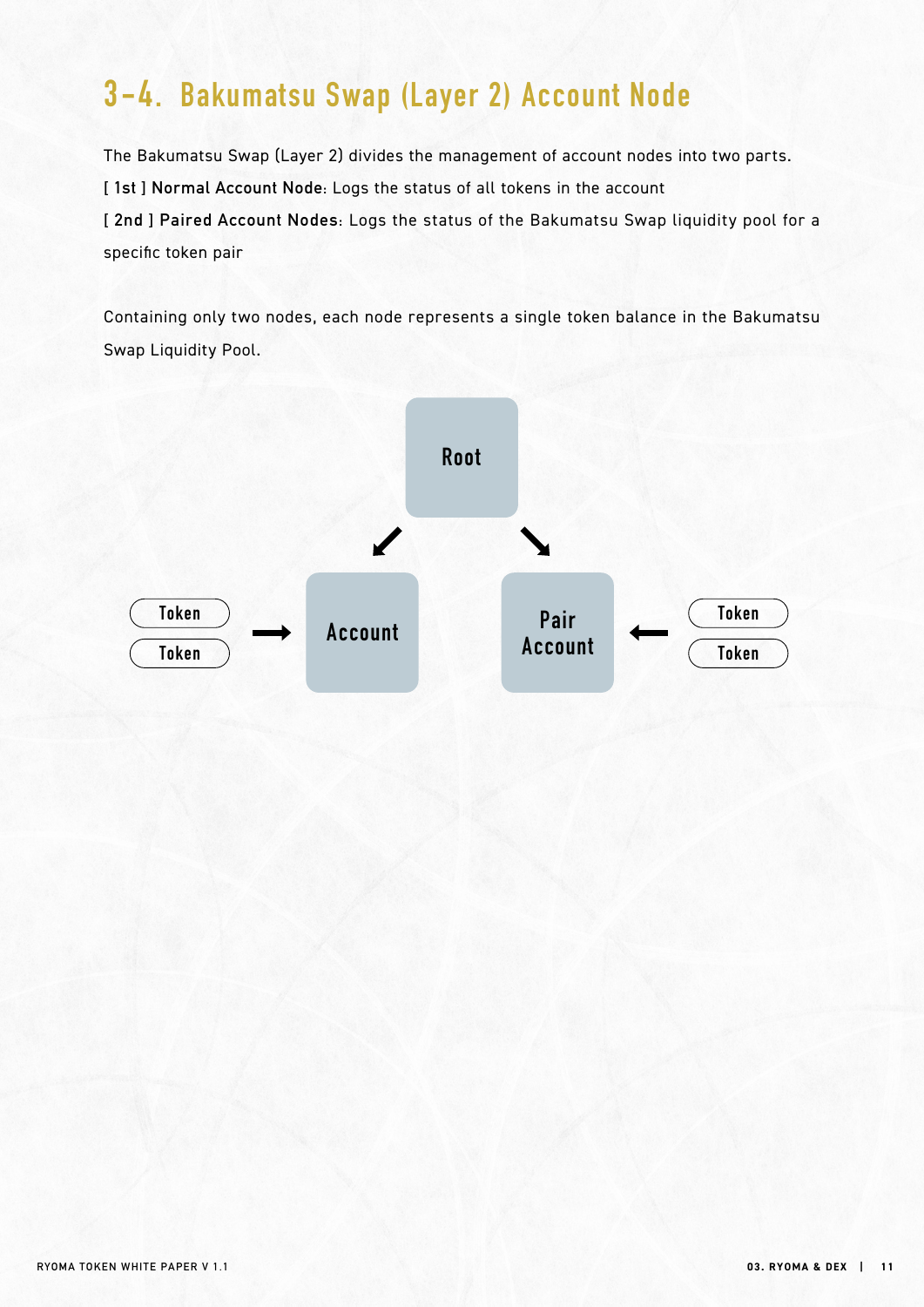





# **05 Use of Funds**

A portion of the funds raised by the Bakumatsu Swap RYOMA token will be set aside as ammunition (stock) and will first be invested in mining farm operations in order to maintain a solid profit each month. It will then be distributed or bought back depending on the amount of RYOMA held.



**Ethereum**



**Pool Mining Deployment**

Buybacks or dividends to Patriots (Holders) dependent on amount held



Expansion of machines by 50% of investment profits

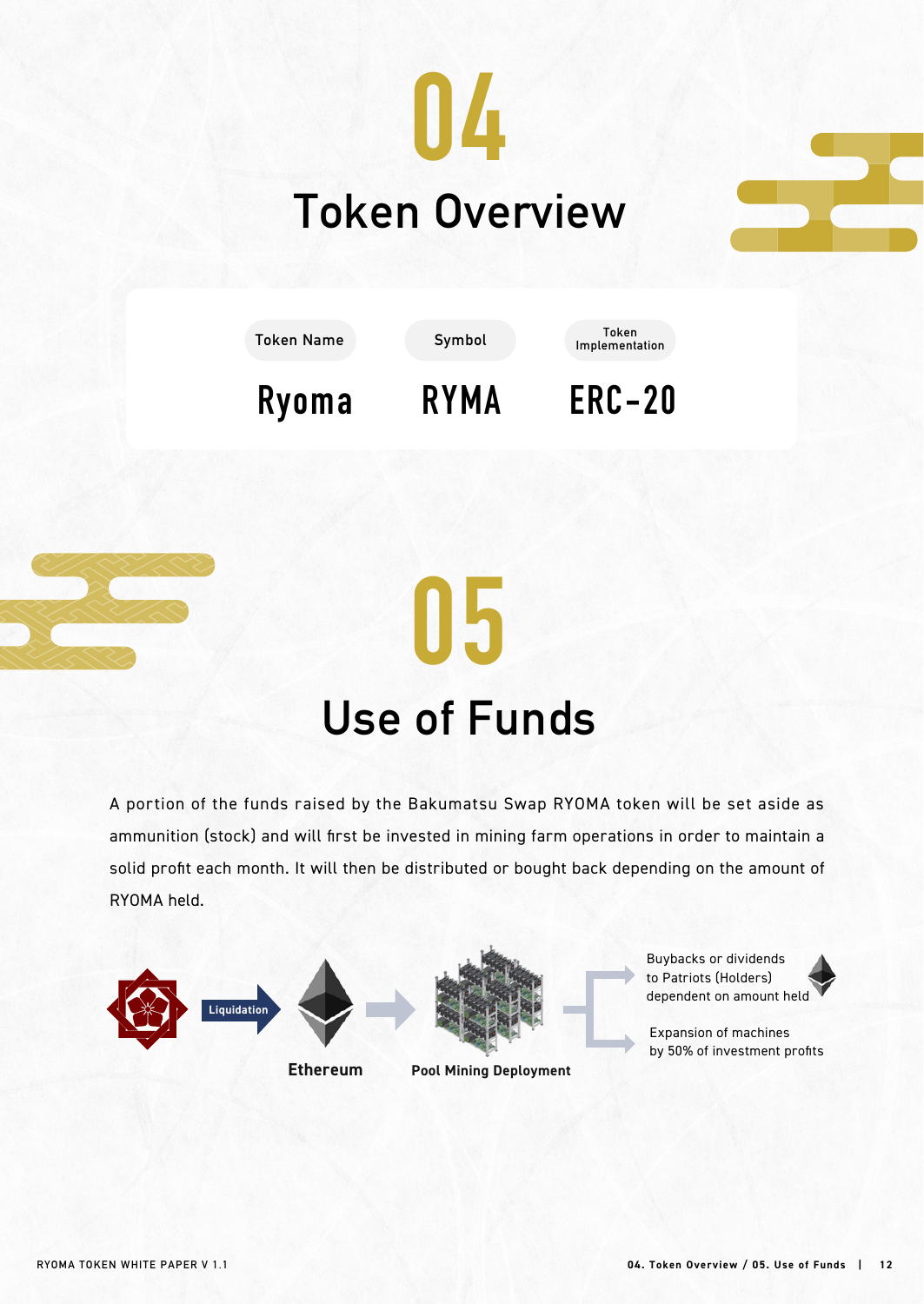



### **Uniswap Listing**

Listing on DEX (Decentralized Exchange) Uniswap Issued Token "RYOMA"



## **Staking Dividends**

Dependent on amount of RYOMA held Distribution from DEX to Patriots (holders)



#### **Mining Farm Operation**

A portion of Ammunition (stock) is invested into pool mining, with further dividends or buy- backs of investment profits



#### **Exclusive Mining Pool Operation**

Build and operate your own exclusive mining pool, increasing the scale of your investment, investment profits, and ammunition

# **1 Uniswap Listing 2 Staking Dividends**

Simply buy Ryoma from DEX, deposit it into DEX and receive dividends from DEX based on your holdings! Staking is a system where in holding a virtual currency, you contribute to the security and operation of the blockchain of that virtual currency and get rewards in return.

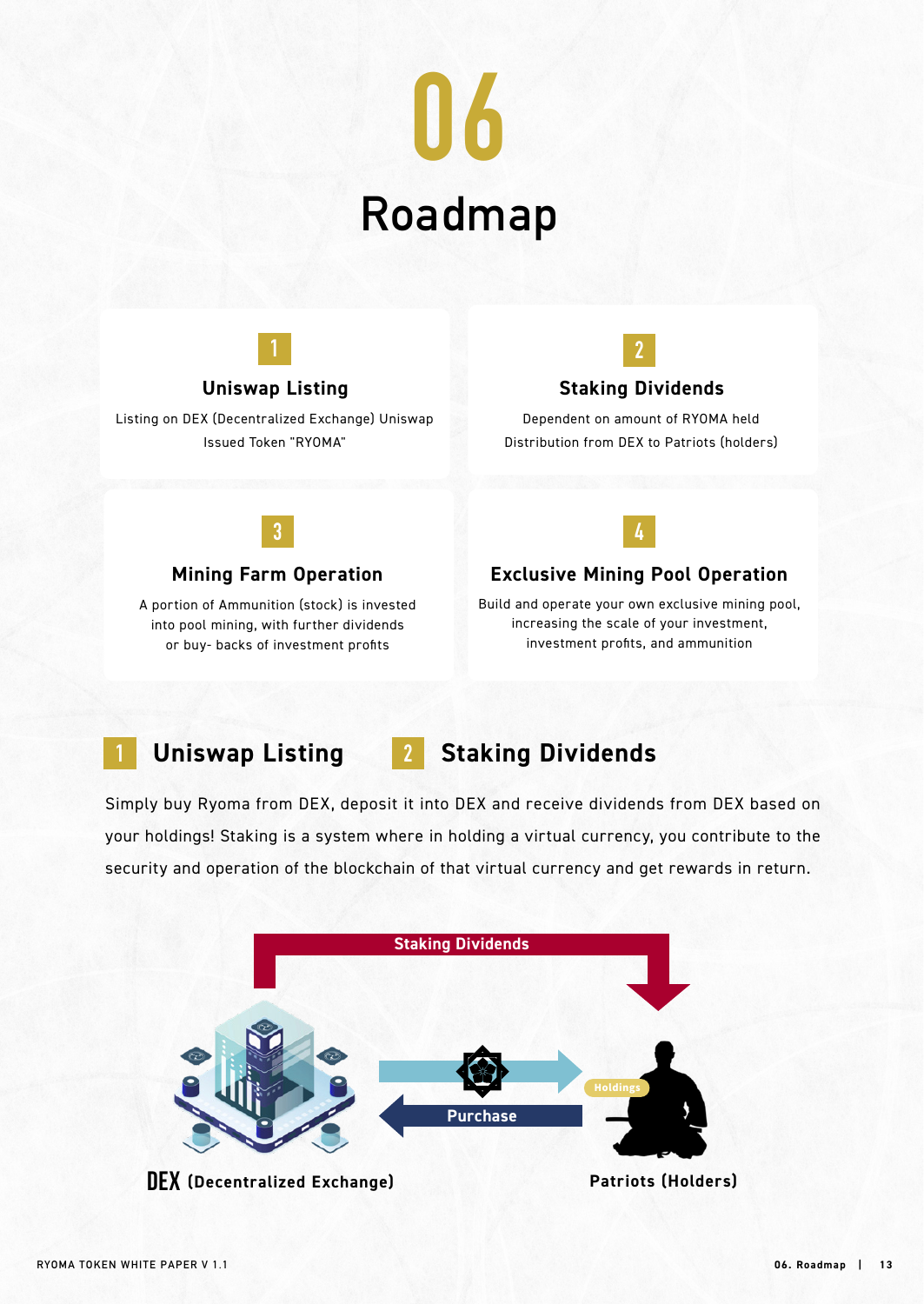# **3 Mining Farm Operation**

In Phase 3, a portion of the ammunition will also be redeemed and invested in pool mining, with the investment profits either bought back or distributed to Patriots based on their RYOMA holdings. In addition, 50% of the profits will be allocated for the expansion of mining machines.